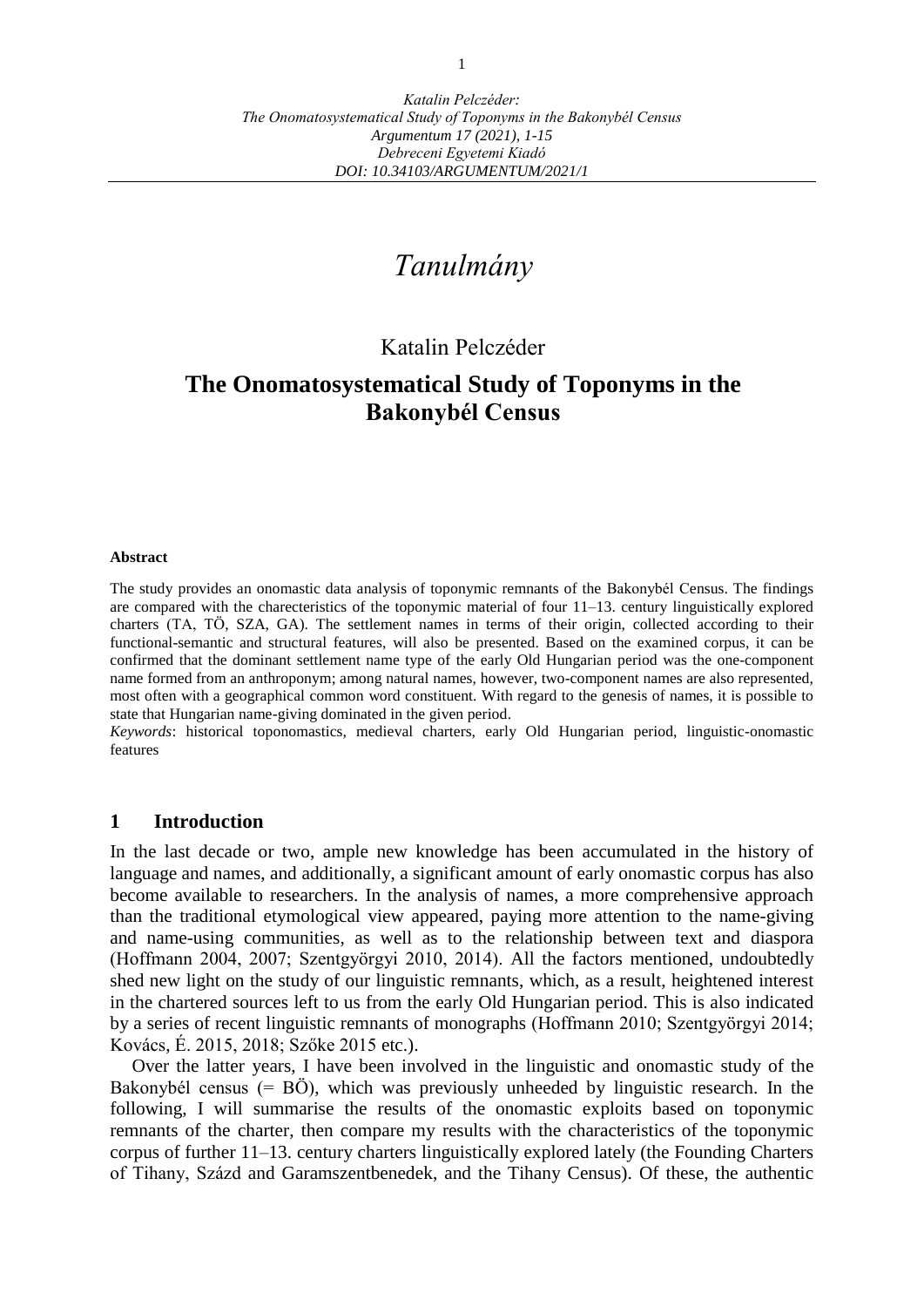and original Founding Charter of Tihany (= TA) was created in 1055; the Founding Charter of Százd (= SZA) in 1067, which was later interpolated with insertions in the 13th century; the Founding Charter of Garamszentbenedek  $(= GA)$  survives in the form of a transcript, and was devised in 1075 in addition to also being amended in the 13th century; and the Tihany Census (= TÖ) was written in 1211. Such comparisons are important on the one hand because general conclusions can be drawn concerning 11–13. century toponymy; while they also contribute to relative chronological studies based on the actual data of place names (cf. Hoffmann–Rácz– Tóth 2018: 183–185). A contrasting examination of linguistic remnants of the parts of the Bakonybél census created at different times can also be instructive. Similar collations were made earlier by Éva Kovács when examining the place names of the Founding Charter of Százd (2016) as well as in Csilla Kovács's research on the Founding Charter of Garamszentbenedek (2019), therefore I will also be mindful of their findings in the comparative study. In the course of my investigation, I apply the principles of the toponym analysis model developed by István Hoffmann: I describe the toponym as an element of its name type both from the perspective of its origin, as well as from its functional-semantic and structural features (2007).

One of my former studies outlines the Census of the Benedictine monastery estate in Bakonybél (1086/12. e./+12. v.–13. e./+13.) with reference to the conditions, duration, parts and linguistic historical source value of its creation (Pelczéder 2015). The 1086 section of the Charter is authentic — it is the most voluminous, including the most remnants —, which was later supplemented with three further additions. The Charter can be relied upon from philological aspects, but of course the falsity of certain parts, the different circumstances of its origin, time and sources must be considered. Prior to the analysis, it is necessary to locate the places mentioned in the Charter briefly. The sites are situated in a fairly large area, although a significant part of the estate surrounds the abbey clustered around Bél within a radius of about 30–35 kilometres (*Koppány, Szücs, Farkashegy, Ketellaka, Kajár, Tarján, Tevel, Noszlop, Borsod, Bódé, Csepel, Paloznak, Márton, Akol, Tés, Gyón, Hangony*). The slightly more distant estates are primarily found in the neighboring counties — Vas, Sopron, Győr, Fejér, Zala, Somogy — close by and adjacent to Veszprém comitat (*Pereszteg, Magas; Szalmád; Árpás, Ponyvád, Nyúl; Árki; Kolon, Vindornya, Sümeg; Földvár*). However, some of the customs and fishing places of the abbey lie further away: for example, on the Vág, next to the river Drava (*Zuualin, Burzi, Toplóca*), along the Danube in Tolna comitat *(Madocsa, Tanya)* and on the Tisza, in Csongrád comitat respectively (*Nándor, Fenyér ere*).

#### **2 The source of the analysis**

A detailed analysis of the individual toponyms will be incorporated in the volume underway and entitled "The Bakonybél Census as a phylological source", hence the study presented hereby provides only the most important bibliographic references. The source of data in the study is based on the critical edition about the Charter devised by György Györffy (DHA. 1: 250–255).

In the Census there are occurences of linguistic remnants for a total of 95 places: 90 of them are place names, the other 5 are common words (*aruk, gemilsen buqur, hatar, hotar, ikirbucur*). The 90 place names are used to denote 75 different referents, some names appear more than once to indicate the same place. *Cupan* and *Quiar* ~ *Kẏar* settlement names and the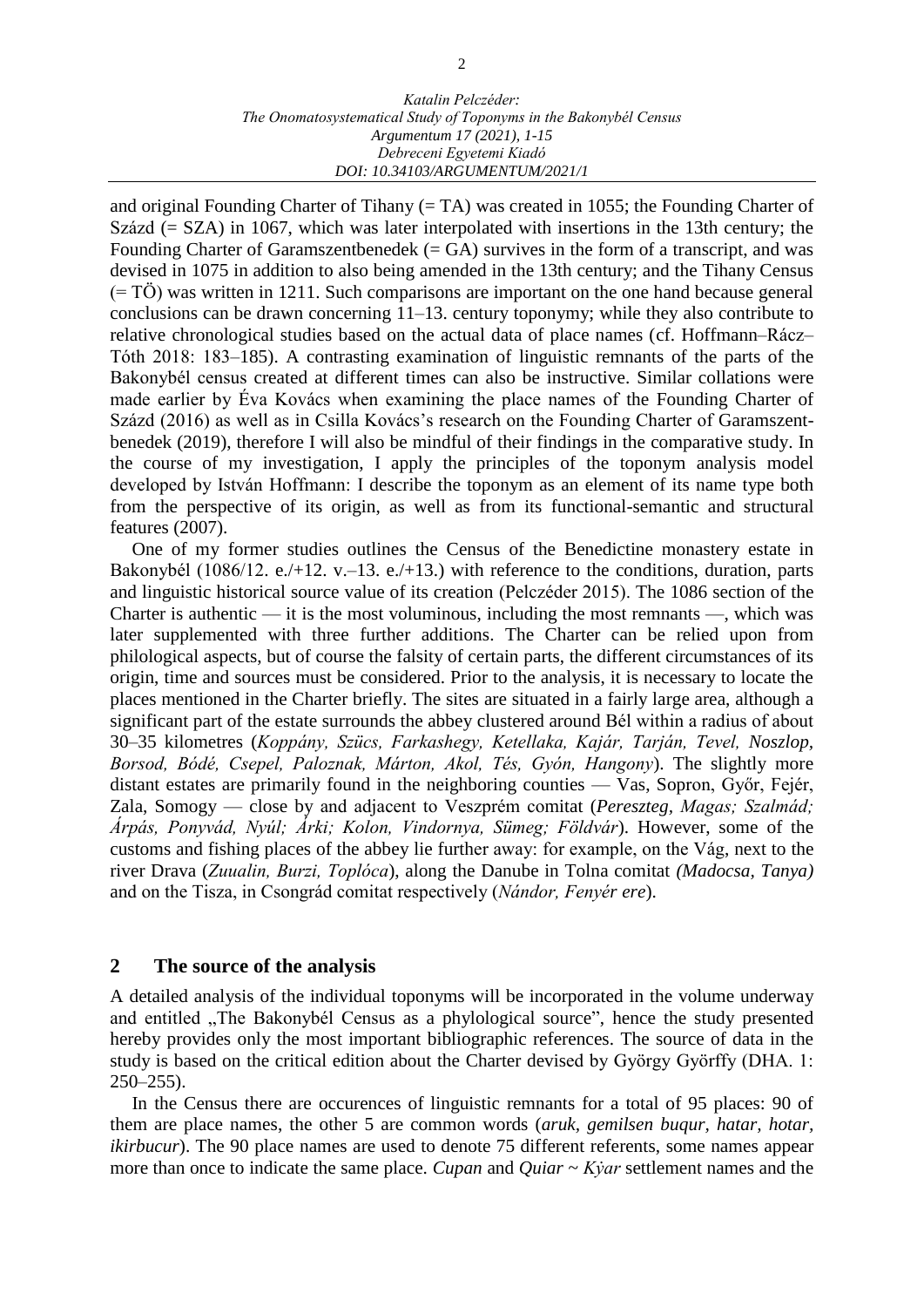*Arpas* hydronym occur three times in Part I.; while *Forkosig* ~ *Forcosig*, *Ketel loca* ~ *Ke'telloca* and *Pan[auuadi]* settlement names, as well as the *Lessu* name of hill and the *Kẏris* hydronym are mentioned twice. In addition to Part I. of the Charter, the following names are repeated in one of its subsequent interpolations: *Mogos* (I., III.), *Murzol* (I., III.), *Uuertis* (I.) ~ *Vertus* (IV.) and *Uuindirn(a)* (I.)  $\sim$  *Uindurna* (IV.). The distribution of remnants among the parts of the Charter is as follows: the richest in linguistic records is Part I., where 66 placenames can be found, further 14 of them are mentioned in Part II., as opposed to only 2 in Part III. although another 8 remnants ensue in Part IV.

Name structures identifiable with lesser certainty such as *pontem Iba, agrum Potu* were excluded from the onomastic study. These structures, which often consist of Latin geographical common words and anthroponyms, can apply to one- or two-component place names in Hungarian, yet the toponymic status of most of them is questionable. Toponyms appearing in Latin (for instance *rus Bessenorum, Andreę episcopi*) or in Latinized forms (*Beliensis*) were also omitted from the onomastic investigations, as neither do we know the later Hungarian toponymic data for some of these (for example, *mercato Regine*), nor can their common or proper name qualities be readily discerned (for example, *rus monachi*). Although some other toponyms later emerge in Hungarian, but in some cases with an alternating form (for example, "*Predium, quod Martinus canonicus Sancto Mauritio dedit*", which became *Márton ~ Mártonházaföld*), and it is not possible to determine with certainty whether the later name form correlates with the specific time the Charter was written.

Based on the above, the 75 place names integrated into the toponomastic inquiry are the ones we know from the Bakonybél Census as Hungarian toponymic remnants. The list below only entails data incorporated in the study. I will indicate the sequential number of the name for the same denotate with a sign  $(=)$ ; and I will refer back to the sequential number of the first mention of the given denotation with a sign  $(\rightarrow)$ .

I. Part

- 1. *Cupan,* villa (= 60., 65.)
- 2. *Qumlouozou,* caput vallis
- 3. *Chigisti,* culmen
- 4. *theluch,* rus
- 5. *Grenicę,* torrens
- 6. *Tugut*
- 7. *Tuhut sedu,* fons
- 8. *Tuhut*  $(\rightarrow 6.)$
- 9. *Purua*
- 10. *Quiar,* villa (= 61., 66.)
- 11. *Churchufeu,* caput voraginis
- 12. *Hassag*
- 13. *Fizeg*
- 14. *Panauuadi,* villa (= 64.)
- 15. *huzeu brazda*
- 16. *Arpas,* fluvius (= 18., 19.)
- 17. *Veieztue,* exitus rivuli
- 18. *Arpas* (→ 16.)
- 19. *Arpas*, fluvius ( $\rightarrow$  16.)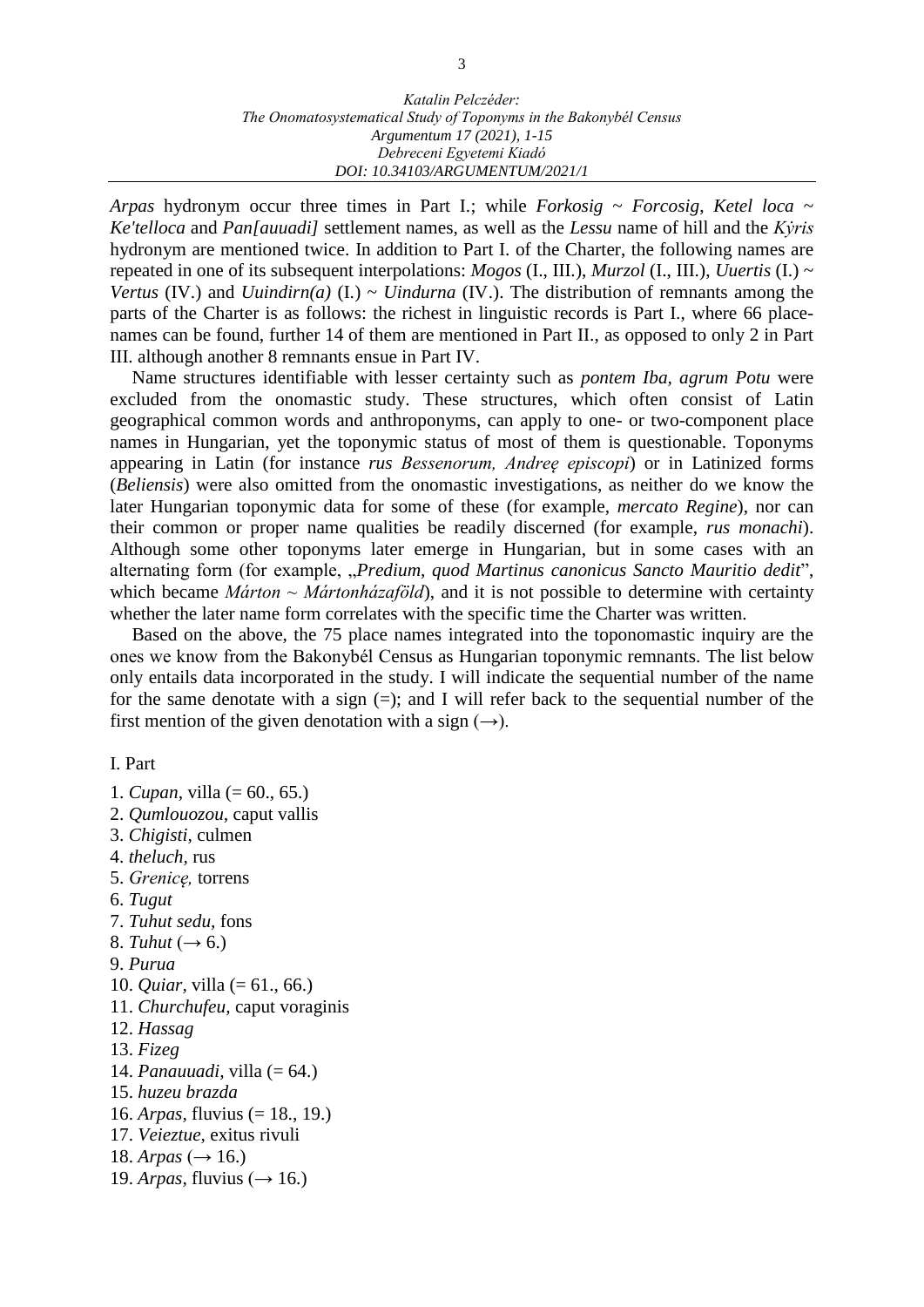*Katalin Pelczéder: The Onomatosystematical Study of Toponyms in the Bakonybél Census Argumentum 17 (2021), 1-15 Debreceni Egyetemi Kiadó DOI: 10.34103/ARGUMENTUM/2021/1*

20. *Murzol,* alveus (= 83.) 21. *Scequ,* alveus 22. *humuch aruk,* munimentum 23. *Seę sec fehę,* caput montis 24. *Ketel loca,* predium (= 63.) 25. *Lessu*, mons (= 26.) 26. *Lessu* ( $\rightarrow$  25.) 27. *Forkosig,* predium (= 62.) 28. *Qupis uta,* via 29. *Kiguoida* 30. *Bokon* 31. *(Q)uoasseg,* mons 32. *Nemti* 33. *Bik zadu,* introitus fagorum 34. *Brezprem* 35. *Kigouis,* predium 36. *Soriul,* villa 37. *Kẏris* (= 38.) 38. *Kyris*, *fluvius* (→ 37.) 39. *Keseih,* villa 40. *Dinna,* predium 41. *Zalamadi,* predium 42. *Vrtem,* palus 43. *Ocol*, villa 44. *Felduuar* 45. *Tuel,* villa 46.  $Mogos (= 82.)$ 47. *Prezteg* 48. *Bulda* 49. *Nulu* 50. *Tarian* 51. *Clun* 52. *Uuertis* (= 89.) 53. *Zaczardi* 54. *Hongin* 55. *Ploznic* 56. *Brihin* 57. *Sumig* 58. *Nandurdi* 59. *Uuindurn(a)* (= 88.) 60. *Cupan*  $(\to 1.)$ 61. *Kyar* ( $\rightarrow$  10.) 62. *Forcosig*  $(\rightarrow 27.)$ 63. *Ke'telloca*  $(\rightarrow 24.)$ 64. *Pan[auuadi]*  $(\rightarrow 14.)$ 65. *Cupan*  $(\to 1.)$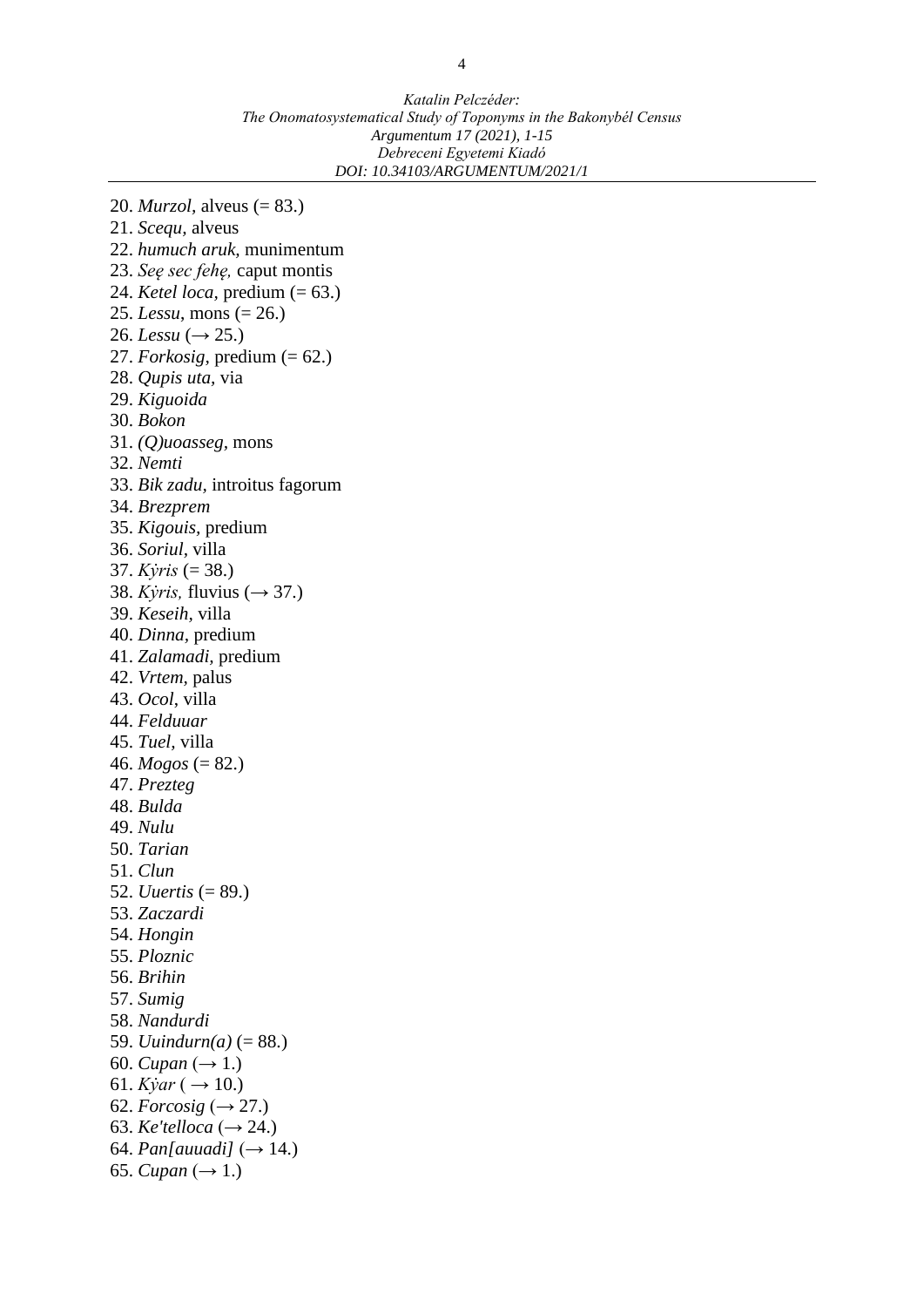66. *Kyar*  $(\to 10)$ . 67. *Arpas* 

II. Part

68. *Zilu* 69. *Wag* 70. *Drawa* 71. *Zuualin,* piscina 72. *Burzi,* rivulus 73. *Toplouuiza,* piscina 74. *Zlip* 75. *Modosa* 76. *tana* 77. *Nandur,* piscina 78. *Tener here,* piscina 79. *Sar,* predium 80. *Borsodi* 81. *Ernel,* predium III. Part 82. *Mogos*, predium ( $\rightarrow$  46.) 83. *Murzol*, aqua (→ 20.)

IV. Part

84. *Nuztupc,* predium 85. *Tehes,* predium 86. *Goun,* predium 87. *Zelch,* predium 88. *Uindurna*, predium (→ 59.) 89. *Vertus*  $(\rightarrow 52.)$ 90. *Chepel* 91. *Arqui,* predium

#### **3 Analysis**

In line with István Hoffmann's toponymic typology the analysis is performed according to toponym types. Two large groups of place names can be distinguished: the categories of natural and civilizational names. They differ in terms of their linguistic nature and origin, as well as their sociological and designative status (cf. Hoffmann, Rácz & Tóth 2018: 116–117). Natural names are frequently defined as the names of places unaffected by human activities, whereas cultural in other words, civilizational names include the names of places created and shaped by men's work (cf. Hoffmann 2007: 51). Altogether there are only two names in the Charter — *Tuhut* and *Zlip* — for which the type of place indicated by the name cannot be determined with absolute certainty, in both cases the possibility of denotation of an oikonym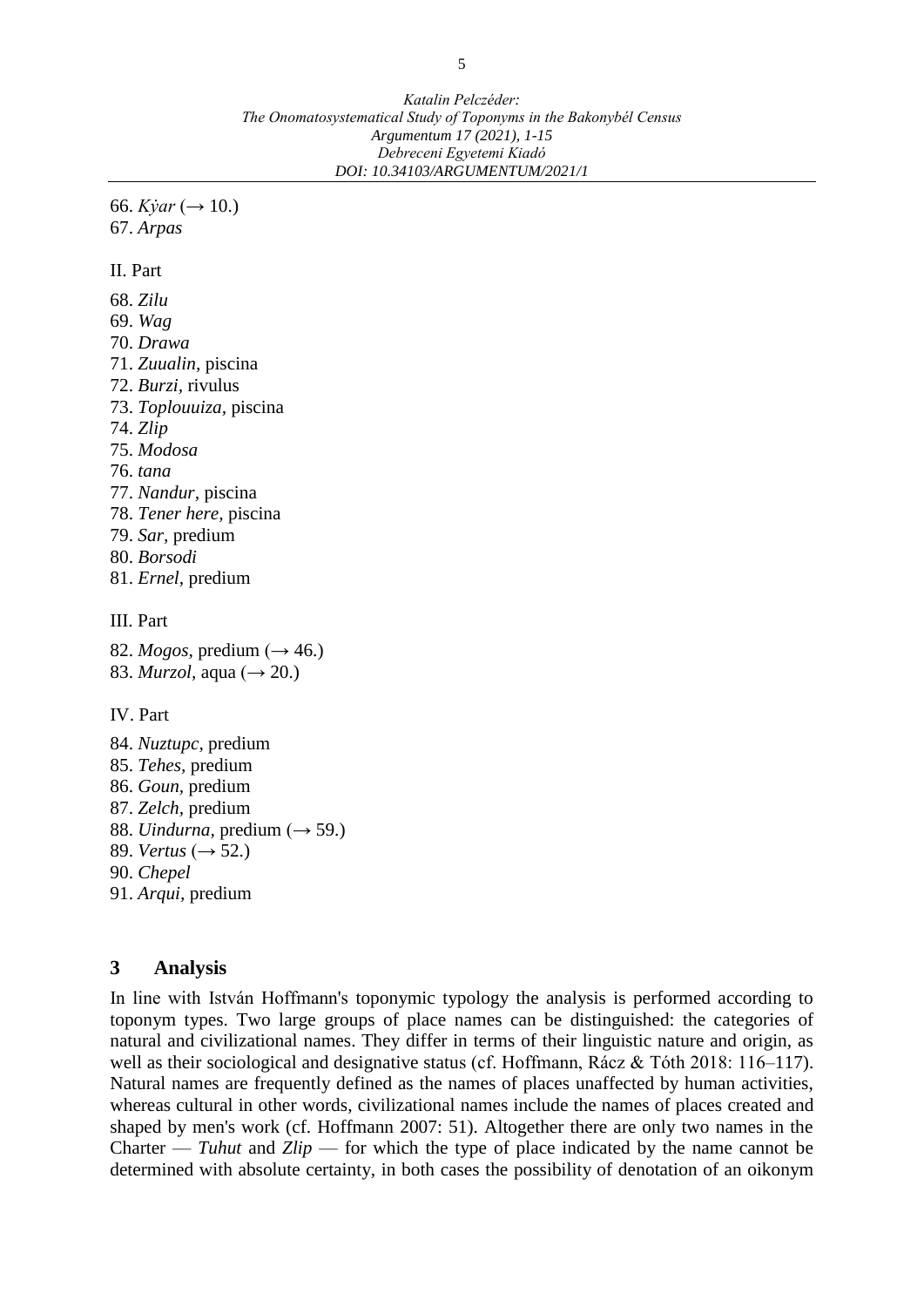#### *Katalin Pelczéder: The Onomatosystematical Study of Toponyms in the Bakonybél Census Argumentum 17 (2021), 1-15 Debreceni Egyetemi Kiadó DOI: 10.34103/ARGUMENTUM/2021/1*

and hydronym arose. 37% (27) of the place names considered in the complete Charter are natural names while 63% (46) are artificial names. It is worth mentioning that the nonexamined Latin geographical place names designated by common + personal names, as well as all the names appearing in Latinized form could be classified as civilizational names regarding their toponymic status.





*Figure 1. The ratio between civilizational names and natural names in the charters examined (cf. Kovács Cs. 2019: 102)*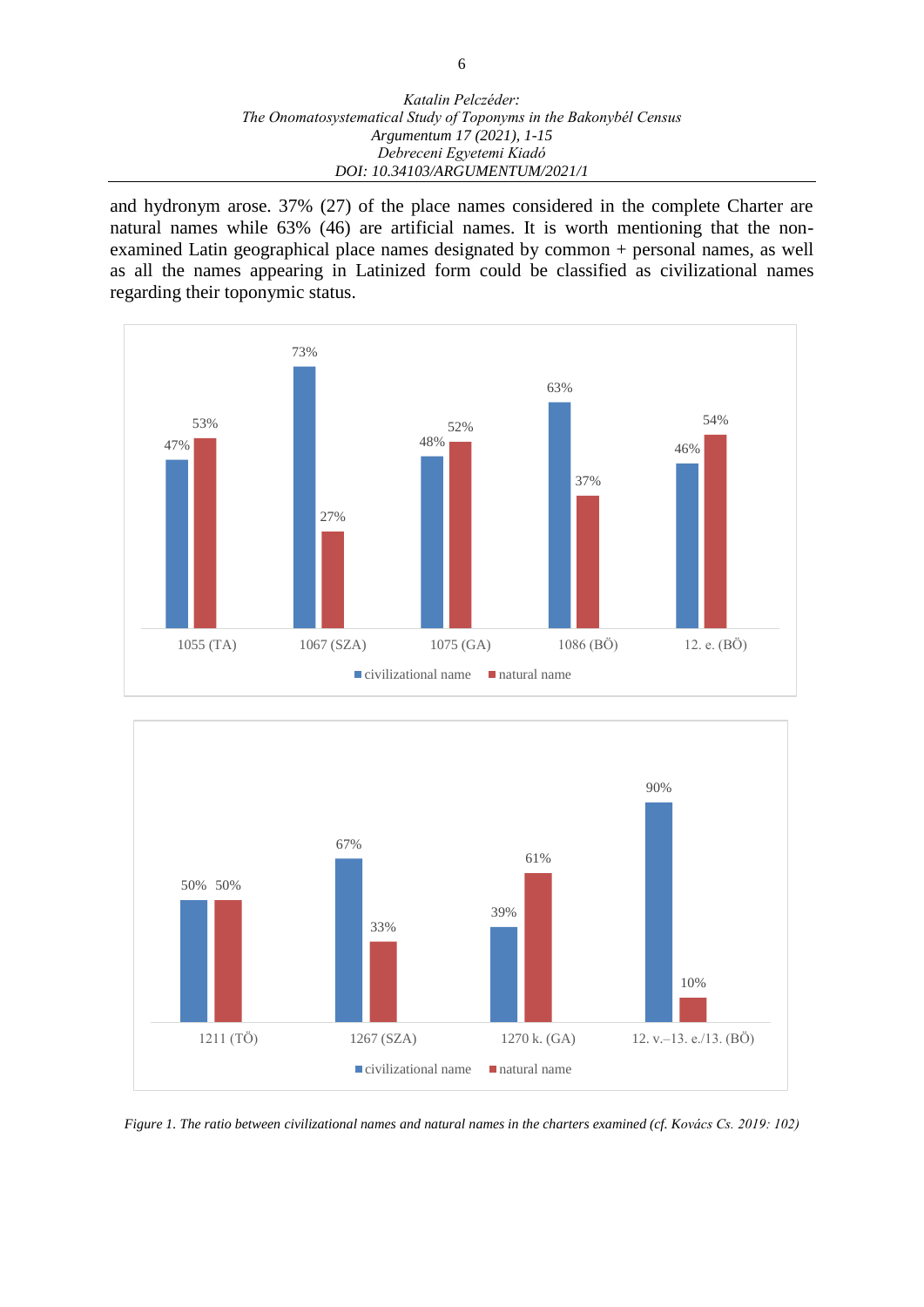## *3.1 Analysis of civilizational names*

Among the civilizational names, the names of settlements are present in the largest number, that is 91% of the name cluster can be included here. Among the 42 oikonyms, the only twocomponent name is *Ketel loca* in Part I, which consists of an anthroponym (cf. ÁSz. 461) and the oikonym form *laka*. In comparison with other early charters, we can establish that the twocomponent formations were exceptional among the 11th century settlement names. In fact, only one such name was detected in the Founding Charter of Tihany (*feheruuaru*) (Hoffmann 2010a: 227), and equally, only a single occurrence of a two-component name was noted in the Founding Charter of Százd (namely in its interpolated section) (Kovács É. 2016: 290). Finally, merely 8% of the cultural names are two-component formations in the 11th century section of the Founding Charter of Garamszentbenedek (Kovács Cs. 2019: 98).

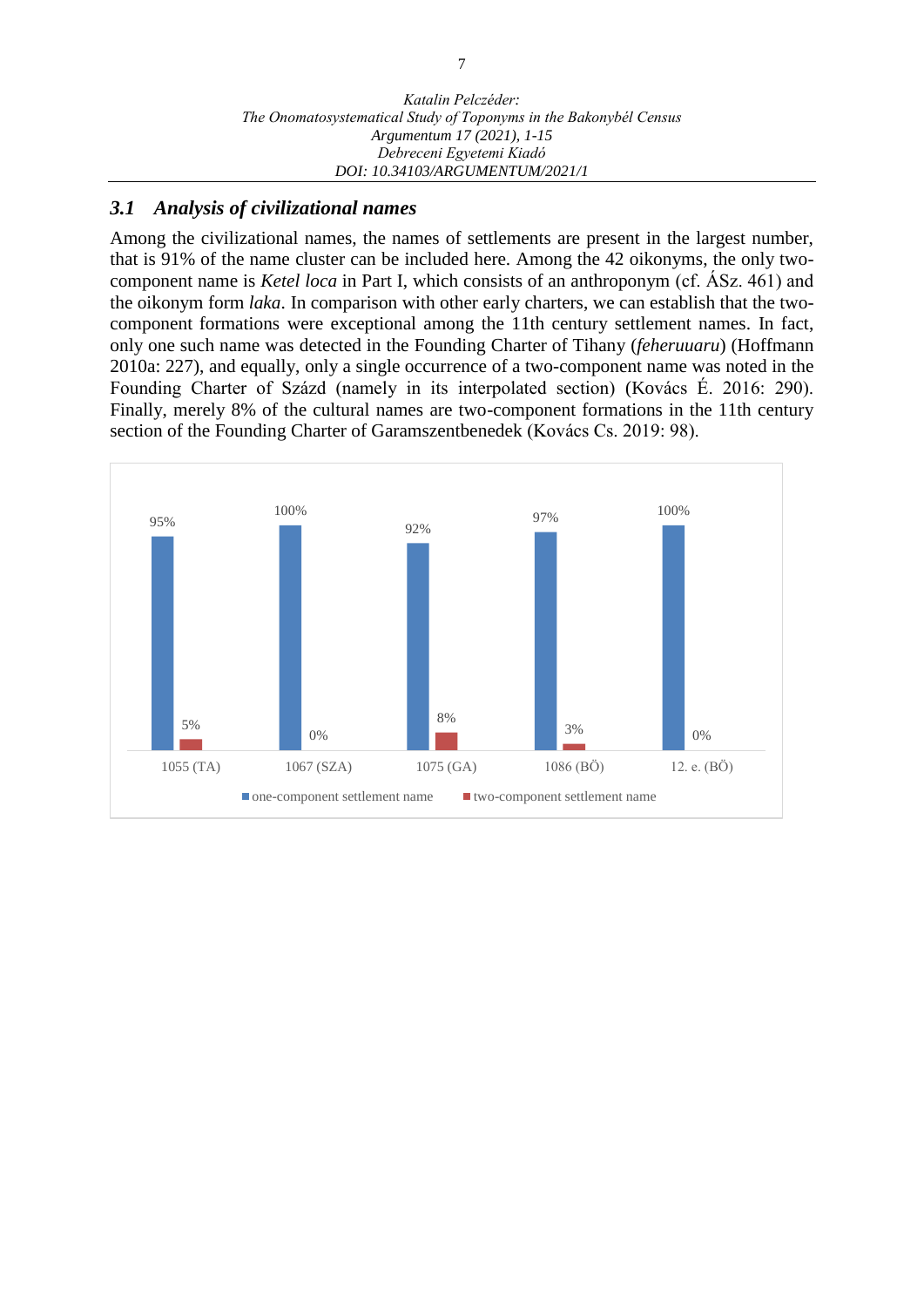*Katalin Pelczéder: The Onomatosystematical Study of Toponyms in the Bakonybél Census Argumentum 17 (2021), 1-15 Debreceni Egyetemi Kiadó DOI: 10.34103/ARGUMENTUM/2021/1*



*Figure 2. The ratio between one-component and two-component settlement names in the charters examined (cf. Kovács Cs. 2019: 102)*

Among the settlement names, the most populous group (15 names, 37%) is of personal origin, similarly to the Tihany Charters, the Founding Charter of Százd (66%, Kovács É. 2016: 290) and the Garamszentbenedek Charter (in the  $11<sup>th</sup>$  century section of the charter 51%, in the interpolated part 31%; Kovács Cs. 2019: 98–99). Most of them were constructed without a suffix, with metonymic name transfer. Two settlement names, on the other hand, were most likely created with the *-d* topoformant: *Borsodi* (cf. *Bors* personal name, ÁSz. 144) and *Zalamadi* (cf. *Szalma* personal name, ÁSz. 838, RMCsSz.). However, *Borsodi* could in principle have evolved metonymically from the anthroponym *Borsod*, since we have personal name data of both *Bors* and *Borsod* from the age of Arpad. Evidence from the ÁSz., however, reveals that *Bors* was far more common as an anthroponym (including the more than sixty suffixed *Borsu* name in the directory) than *Borsod* (which has only two entries) (ÁSz. 144– 145), so formation through morphological derivation would be highly probable. The names that the toponyms are rooted in belong to different genetic strata of the Hungarian personal name stock. These comprise Slavic: *Brezprem, Tehes* (FNESz. *Veszprém, Tés*); Turkish: *Cupan* (Pelczéder 2020: 378), *Goun* (FNESz. *Gyón*); Hungarian: *Modosa, Nulu, Pan[auuadi], Zalamadi* (FNESz. *Madocsa, Nyúl, Ponyvád*); as well as anthroponyms of obscure or unknown origin: *Bulda* (FNESz. *Bódé*), *Ernel* (cf. ÁSz. 290), *Quiar* (Pelczéder 2017: 211– 213), *Tuel* (FNESz. *Adásztevel*). In addition to the aforementioned, the possibility of deriving from a personal name was also contemplated in some other settlement names: such is *Soriul* presumably, which cannot be adequately linked to either the place name or a sufficient number of anthroponyms of the era for that matter (Mikos 1935: 294; FNESz. *Sarvaly, Söréd*). Regarding *Nuztupc* (FNESz. *Noszlop*) and *Purua* (Pelczéder 2019: 226–227) beside the adaption of Slavic toponymy, the possibility of deriving from a Slavic anthroponym may also arise. *Brihin* (Mikesy VeszprHtLex. 1: 141, FNESz. *Berhida, Berend, Berénd*) and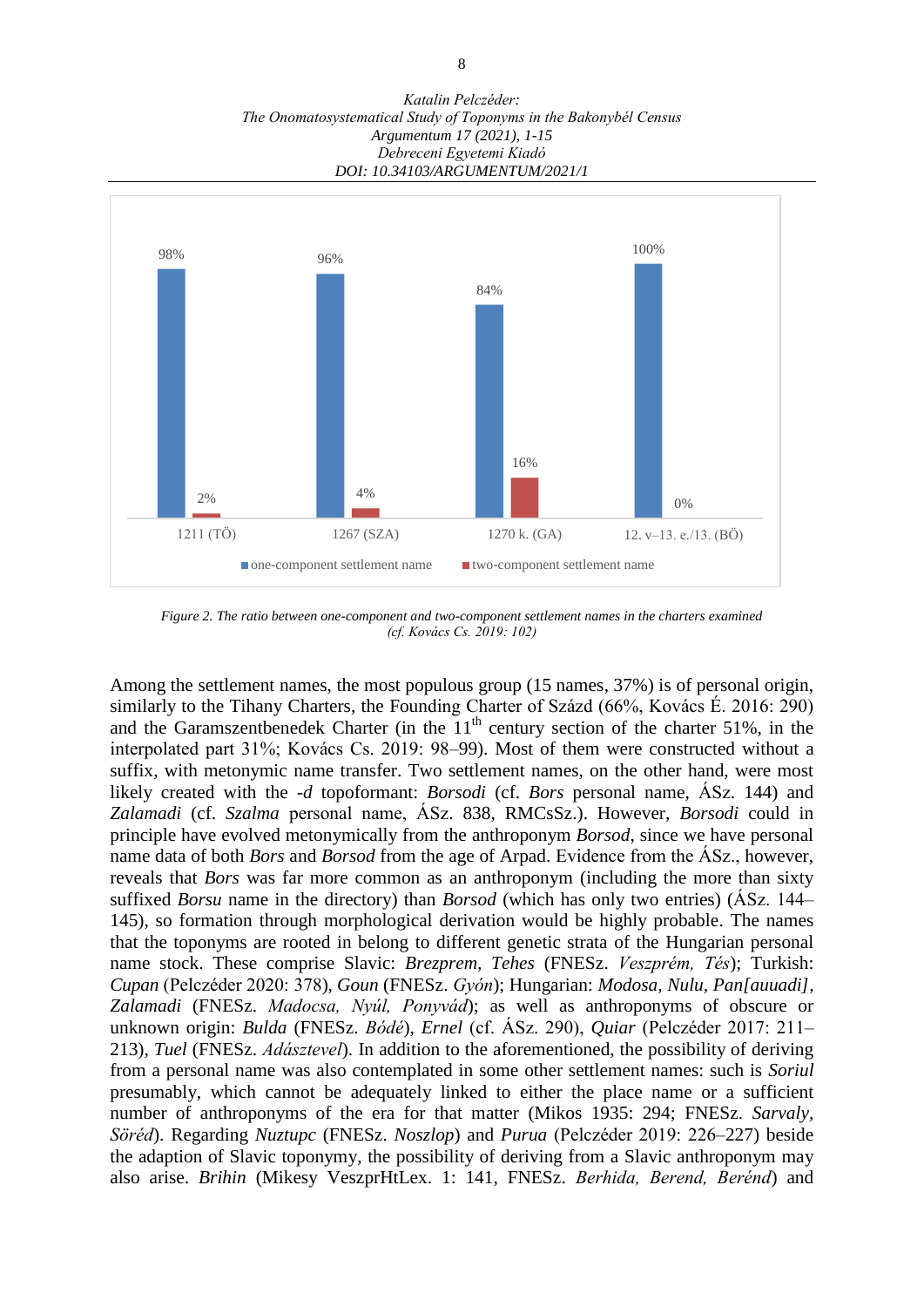*Keseih* (cf. ÁSz. 460: *Kesei, Keseih*) are likely to have developed from a personal name rather than a tribal name.

Two oikonyms were created from ethnonyms with a place name suffix: *Nandurdi*, namely with the modifier *-d* from the word *nándor* that was used to refer to the Danube Bulgars (cf. Rácz 2016: 65), and *Nemti* with the modifier *-i* from the German ethnonym (cf. Rácz 2016: 67). As regards *Nandurdi,* however, there is a likelihood of it evolving from the anthroponym through morphological derivation, since the *nándor* ethnonym, similarly to most ethnonyms, also functioned as a personal name and can be documented back — as a personal name — to the age of Arpad (cf. ÁSz. 576). Indeed, *Tarian* is represented in the Charter (FNESz. *Tarján*) as the only tribe's name toponym.

Another 9 settlements in the Bakonybél Census were given their names after the natural environment. Some of them stemmed directly from a common word. While others were used primarily as a natural name (i.e., a proper name), and later they were also employed as a settlement name. Presumably the vegetation is referred to in the names of *Arpas, Dinna* and *Zilu* (FNESz *Árpás, Vasdinnye, Szil*). Theoretically, it is also conceivable that with respect to *Arpas* the settlement received its name of the watercourse on the boundary of the village mentioned by the same name in the Charter (1086: iuxta fluvium *Arpas,* DHA. 1: 251). Notwithstanding, both semantic arguments (the plant refers to the occupation of the inhabitants of the village according to the Census) and onomastic arguments (it is not possible to present analogies related to the given hydronym, moreover the watercourse is named differently aside from the name-giving place) would instead support the direction of change from an oikonym → to a hydronym. *Kigouis*, with its problematic interpretation, insofar as it is a *kígyó* 'snake' + *-s* morphematic structure, may perhaps also fall into this group, among the names referring to the animal kingdom.

A word denoting vegetation, which is also used as a geographical common word, forms the basis of the name of the settlement of *Chepel*: *cseplye ~ csepely* 'sprouting forest; bushy, shrubby place' (Benkő 1998: 56–57, TESz.). Whilst the name of *Arqui* was forged from a geographical common word with the topoformant -*i* (FNESz. *Árkipuszta*).

In connection with *Forkosig, Hongin, Mogos* and *Sar* we can assume a primary name (oronym and hydronym, respectively), from which the settlement name was fashioned via metonymy expressing a local relationship*.* This supposition can be concluded partly from the semantic characteristics of the names, partly from the natural names and settlements that can be certified. The incorporation of oronyms into oikonyms was a typical process in the Old Hungarian era: *Forkosig* (cf. Pais 1975: 67, Pelczéder 2017b: 107–108) and *Mogos* (cf. Reszegi 2011: 61, 94–95) are classifiable as such per se. In these instances, the primacy of the oronym is probable not only due to the meaning of the names, but also the later appearance of names of terrain configurations like *Farkas-hegy* (MKF, VeMFN. 2: 163) and *Magasi* (Kat., HKFT) in various sources. Although the genesis of the estate name *Uuertis* in Fejér county is unclear, it is decidedly feasible to be derived from an occupational or personal name, or else the primacy of *Vértes* hill or forest name could equally be reckoned with (cf. FNESz. *Vértes, Vérteskeresztúr*). The *Sar* settlement name was generated in a well-documented way with the semantic change from hydronym → estate name → oikonym (Kiss–Zágorhidi Czigány 2011: 112). Concerning *Hongin,* semantic arguments and hydronymic analogies may also reinforce the transformation of the oikonym from hydronym, although the existence of a watercourse with an identical or similar name cannot be verified nearby (cf. FNESz. *Hangony, Domaháza*). The settlement name *Uuindirna ~ Uindurna* of uncertain origin is viewed to be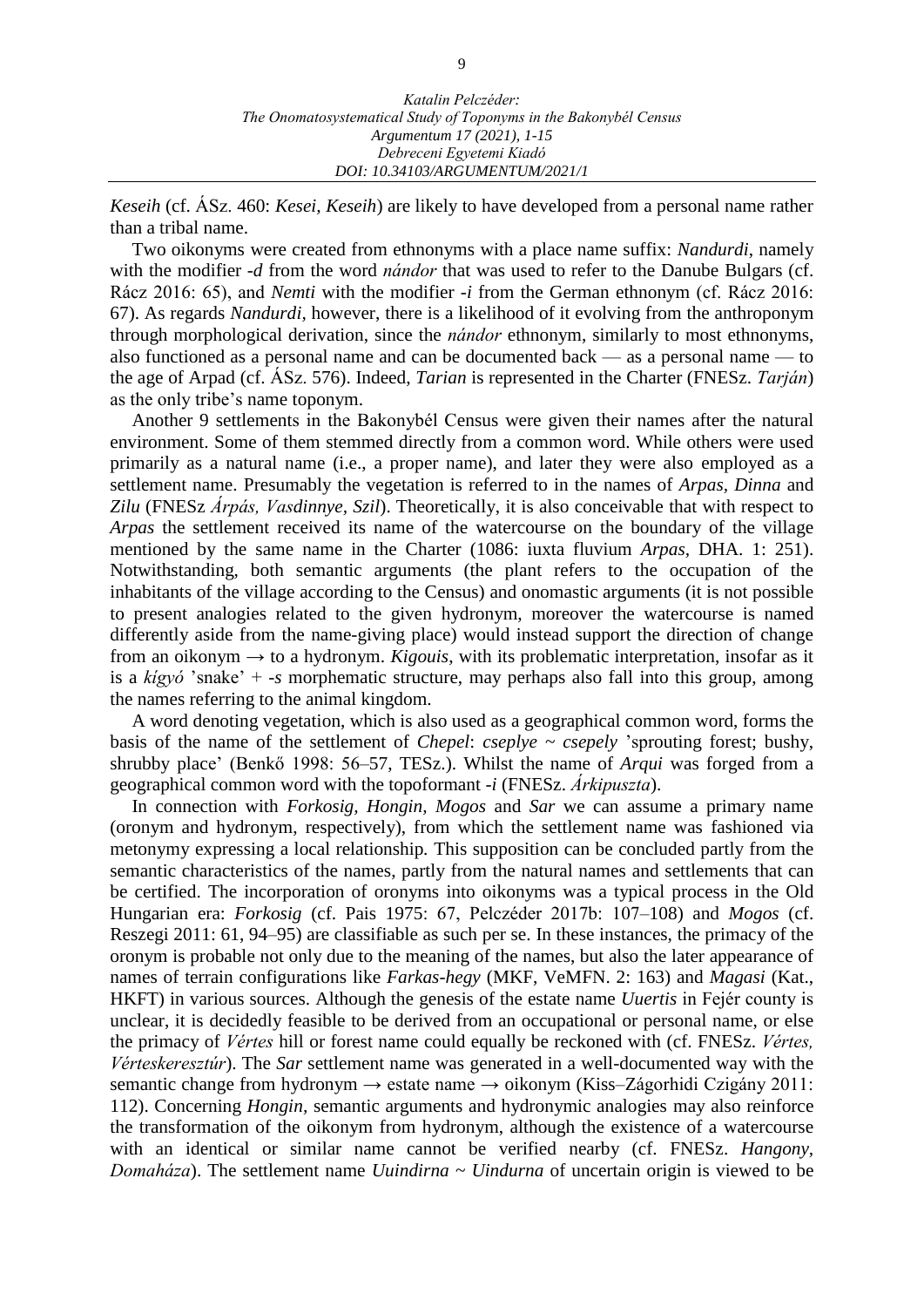of Slavic origin by academic literature (FNESz. *Vindornyaszőlős*), nonetheless, from the beginning of the 13th century a stream by the same name is noted on the border of the village (cf. 1227: *Vundurna,* FNESz. *Vindornyaszőlős* etc.), therefore the hydronym → to oikonym pattern of genetic process ought not to be ruled out either.

Two settlement names were created without name derivatives: *Felduuar* in Somogy county from the common word 'ruined castle place, castle ruins, castle remains' (Benkő 1998: 128– 131), and *Ocol* from the common word *akol* 'paddock, corral, enclosure, pen' (cf. FNESz. *Balatonakali*).

Three settlement names are probably of foreign origin, namely Slavic loan toponyms: *Ploznic* (Pelczéder 2019: 229–231), *Prez(t)eg* (FNESz. *Pereszteg*) and *Zelch* (FNESz. *Bakonyszücs*)*.* As for *Paloznak*, the potential of originating from a Slavic personal name is also conceivable (Melich 1931: 151–152). Three additional settlement names of debatable genesis are also suspected of Slavic origin (*Nuztupc, Purua, Uuindirna ~ Uindurna*), yet as we have seen above, in these cases we might suggest other types of proper names (ethnonym, hydronym) to be their root.

In the production of settlement names, even if not substantially, but toponymic formants also participated: *-di* (*Borsodi, Nandurdi, Zalamadi*), *-i* (*Arqui, Nemti*), *-s* (*Arpas*). *Kigouis*, of vague origin, was perhaps also formed by the derivational suffix *-s*. However, metonymy played a definitive role in the genesis of the vast majority of oikonyms.

In addition to settlement names, we can also find the names of further types of place names among the civilizational names. These entail the names of two fishing grounds and a road: *Veieztue, tana, Qupis uta.* Alongside *theluch* with an uncertain toponymic status we encounter the Latin word *rus* 'field; village place', and probably the latter meaning corresponds more accurately to the intended message recorded in the Charter, so this name may also be included (Pelczéder 2020: 380–381).

#### *3.2 Analysis of natural names*

In the complete Charter one third of the natural names (27 names) are two-component names (9 names), so this type of name structure represents a much higher proportion than detected within settlement names. A comparison with charters of the era also proves that the two-part structure is fairly typical among natural names, as opposed to settlement names. Moreover, their occurrence in other charters is even higher than in the Bakonybél Census: thereby in the Tihany Census 66%, in the 11th century part of the Founding Charter of Százd 47%, and in the Tihany Census 46% (Kovács, Cs. 2019: 103) consist of two-component names. Only in the original, 11th century part of the Garamszentbenedek Charter are one-component natural names in considerable mass (75%), which can be explained by the fact that the ratio of loan names in Hungarian are outstandingly high in the onomastic corpus of the Charter (Kovács Cs. 2019: 99). This may also be the reason for the higher proportion of one-component names (18 names, two-thirds of the name cluster) in the Bakonybél Census, as 5 (possibly 6) of these hydronyms are certainly Slavic borrowings or Slavic mediated names.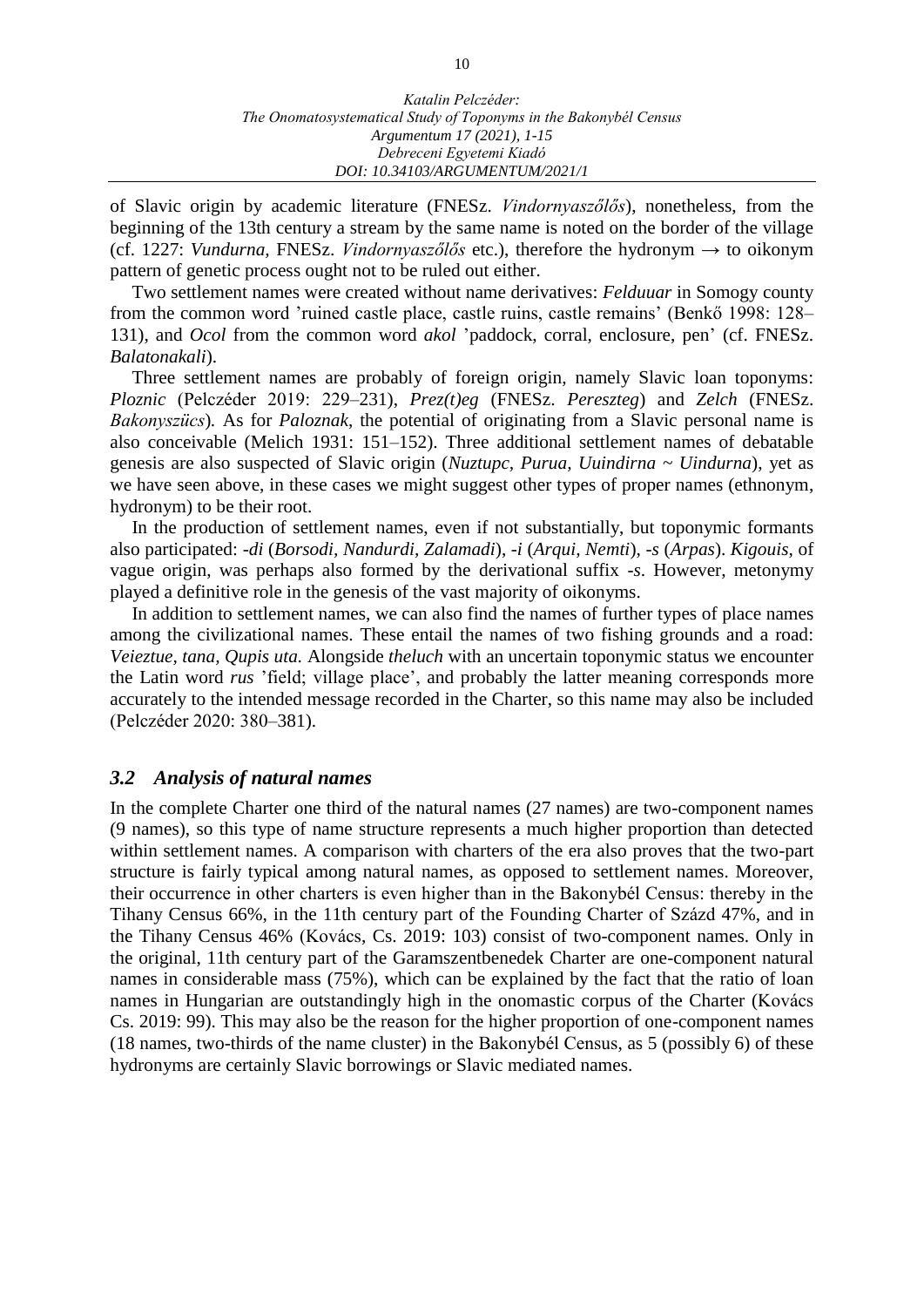*Katalin Pelczéder: The Onomatosystematical Study of Toponyms in the Bakonybél Census Argumentum 17 (2021), 1-15 Debreceni Egyetemi Kiadó DOI: 10.34103/ARGUMENTUM/2021/1*



*Figure 3. The ratio between one-component and two-component natural names in the charters examined (Kovács Cs. 2019: 102)*

Among the natural names — as in the other four charters (Hoffmann 2010: 230; Kovács, É. 2015: 201, 2018: 111; Kovács Cs. 2019: 99) — hydronyms occur in the largest number (15 names), followed by names of terrain configurations (7 names) and forest names (2 names). Other types of places are hardly mentioned in the Charter: the boundary line is marked by *huzeu brazda* and *aruk,* which is most likely to be considered a common place designation, and *gemilsen buqur* and *ikirbucur* common words signal the border mark. The denotation of the name *Kiguoida*, which is a 'salt lick area' based on its Latin context, cannot be precisely defined. In the Charter, the names of region include *Bokon,* which designates hills and extensive forests.

Single-constituent names denoting water, with the exception of 4, constitute a colorful group in terms of both semantics and name formation. A significant part of the one-component hydronyms was adopted into our language. *Drawa, Murzol* and *Wag* are more widely acknowledged Slavic-loan words of Indo-European origin in terms of their ultimate source (FNESz. *Dráva, Marcal, Vág*); whereas *Grenicę* and *Toplouuiza* are microtoponyms of Slavic ancestry (Pelczéder 2019: 227–229). *Kẏris,* if compatible with *Körös* of ancient European origin, may also belong to this group (FNESz. *Körös*). In connection with *Burzi,* the idea of borrowing from the Slavs may also arise (cf. *bъrzъ* 'fast, rapid', Šmilauer 1970: 44; FNESz. *Borza*). *Scequ* is a hydronym formed from geographical common word, while *Lessu* is a name of terrain configuration referring to shielding and protective functions. The topographical name *Chigisti* is devised with a formant from the common word *hegy* 'mountain'. Two names were constructed with the *-gy* suffix from plant names: *Fizeg* brook- and *Hassag* forest names. The other single-constituent natural names were created by means of metonymy: the settlement name  $Arpas \rightarrow$  to hydronym (see above), the *Bokon* estate name  $\rightarrow$  to a name of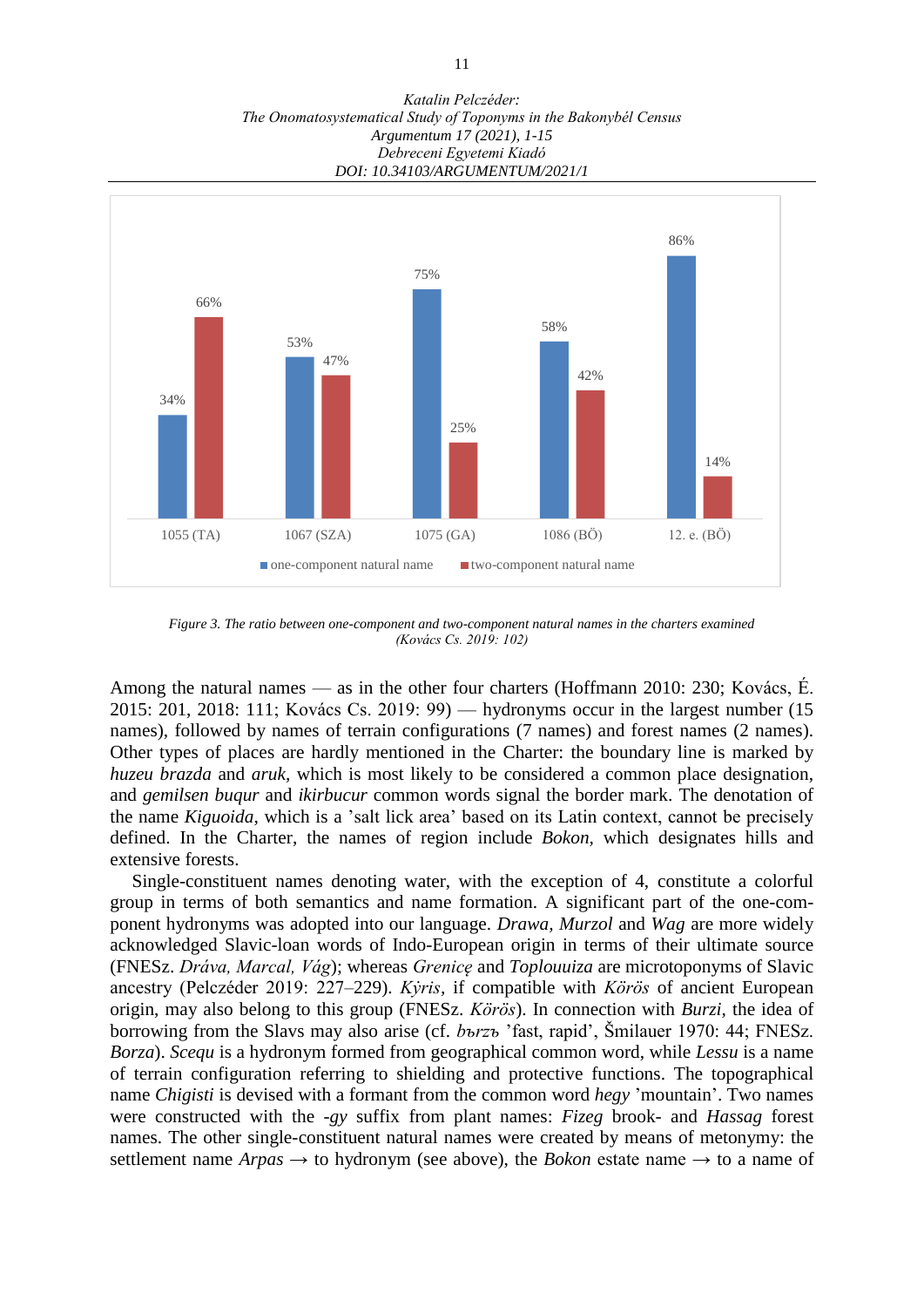region (FNESz. *Bakony*), and the *Nandur* fishpond name can be traced back to an ethnonym or anthroponym.

The primary constituent of two-component names is in each case a geographical common word indicating the type of place. This onomastic feature can distinctly be observed in the two-component natural names of the Tihany Charters (Hoffmann 2010: 232; Kovács, É. 2015: 202–203) and the Founding Charter of Százd (Kovács, É. 2018: 112). In the Bakonybél Census, the following geographical common words manifest as primary constituents of the names: *ér* is a 'low-water natural watercourse, brook' *(Tener here)* and *séd* 'fount, spring; small mount- hillside watercourse' *(Tuhut sedu)* hydrographic common names; *árok* 'ditch, pit, valley, riverbed, water wash, small stream; water duct' (*humuch aruk*), *aszó* 'intermittent watercourse; valley' *(Qumlouozou), ség* 'hill' *((Q)uoasseg)* orographic names and *barázda*  'plough, bound, furrow, small ditch at the two edges of the field' *(huzeu brazda).* In three of the nine two-component names of the Bakonybél Census, a part-whole relationship is expressed. These mark the head or top of the place: *Churchufeu, Seę sec fehę;* or the beginning: *Bik zadu.* Of these, only in the name *Seę sec fehę* does the possessive affix emphasize the relationship of possession. This grammatical structure can reveal not only a part-whole relationship, but also local relation, as stated afore in the name *Tener here*.

In the majority of names, the adjunct refers to some particularity of the place, which is conveyed by a noun (*humuch aruk, (Q)uoasseg, Qumlouozou*) or signified by an adjective (*huzeu brazda*). The antecedent of the following three names can be identified by a geographical common word: *Churchufeu* (*horh* 'deep road, awashed ditch'), *Bik zadu* (*bükk* 'beech, beech forest') and perhaps *Tener here* (*fenyér* 'grass-covered, waterlogged land'). Adjuncts that can be identified by a geographical common word can even be thought of as names with a proper noun value, but this cannot be validated by data. Two of the names exhibiting a part-whole or regional relationship presumably contain a designative antecedent: *Seę sec fehę* 'the top of a mountain called Sisek' *Tuhut sedu* 'the spring of a place called Tuhut'.

#### **4 Summary**

The onomastic survey of toponymic material of the Bakonybél Census shows similar characteristics as the toponymic corpus of the four 11–13. century charters cited several times so far.

The defining toponym types of the period are single-constituent settlement names generated chiefly from anthroponyms. Among natural names, however, in addition to onecomponent names, two-component, geographical common words with a posterior constituent are also more steadily represented. In truth, there are few names whose background can be explained from another language. The Bakonybél Census reveals that the proportion of place names of foreign origin is 10%. Toponyms of foreign descent are apparent on a smaller scale in the Founding Charter of Tihany and in the Founding Charter of Százd: in the former 2 out of 82 place names (2.5%), in the latter 1 out of 33 Hungarian remnants (3%) are of Slavic origin (Hoffmann 2010: 23; Kovács, É. 2018: 106–107, 110). In contrast, 16% of the toponymic material of the Founding Charter of Garamszentbenedek is of Slavic stock (Szőke 2015; Kovács, É. 2018: 110). Thus, on the basis of the examined charters of the period we can declare that inside the linguistic area principally Hungarian name users and name givers can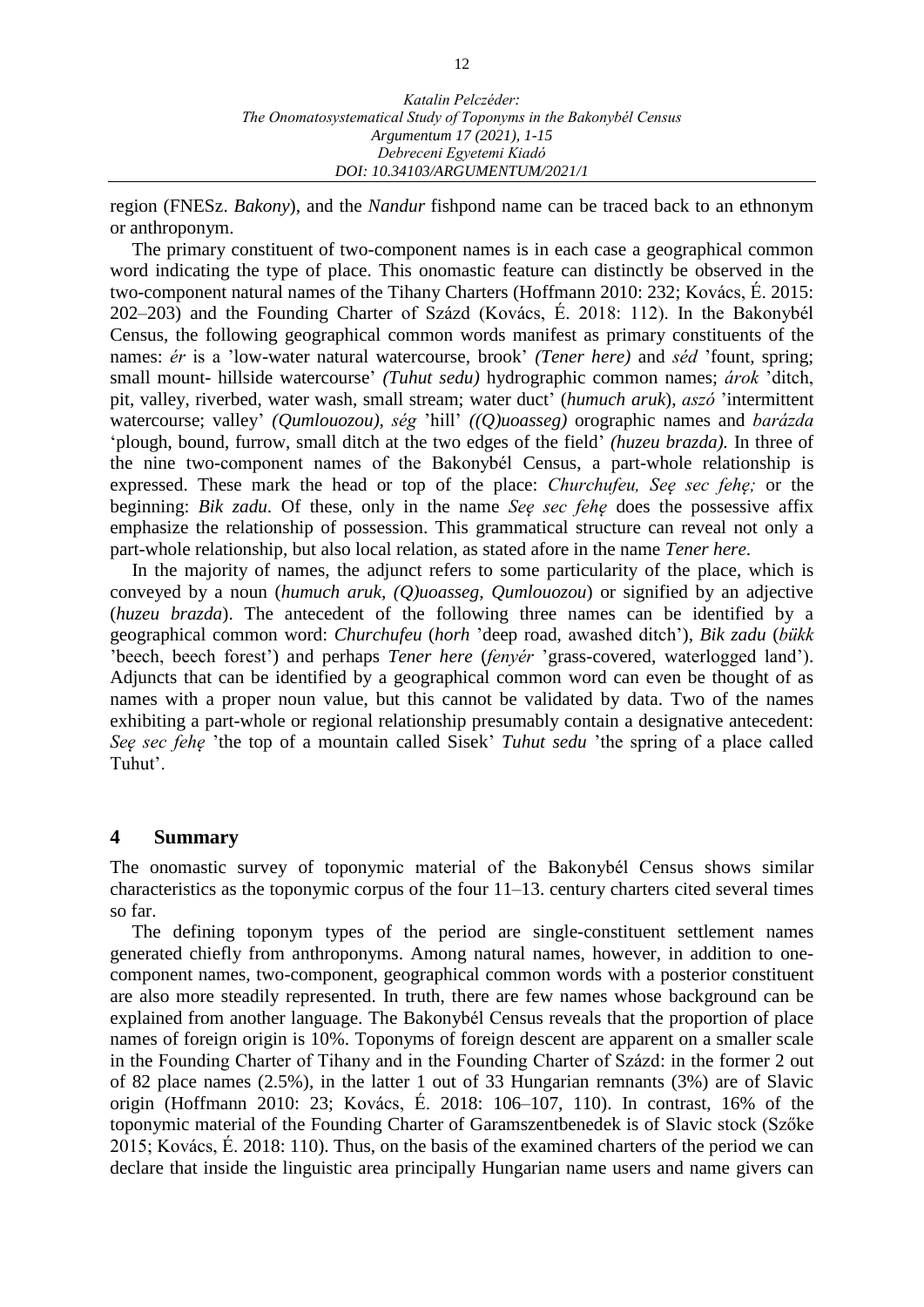be accounted for, consequently Hungarian name-giving dominated. Discrepancies may be associated with the ethnic composition of the affected areas (for example, areas specified in the Founding Charter of Garamszentbenedek — e.g. the comitats of Bars, Nyitra, Esztergom, Komárom, Nógrád, etc. — contained a higher ratio of Slavic population).

The almost two hundred year span between the times of composing the four separate parts of the Charter is not reflected in toponymic peculiarities, therefore it does not display processes of change. This may also result from the fact that only the first, 11th century authentic part contains the amount of toponymic data that is suitable for diverse, multifarious research. Conversely, only three or eight place names are transcribed in the fake III. and IV. parts dated to the 13th century; which hinders our investigative efforts for comparison. On the other hand, during this time, there was no significant shift in name-giving. Éva Kovács also alluded to this when juxtaposing the place names of two related charters. She found that in the period that passed over 6-7 generations between the formulation of the Founding Charter of Tihany and the Tihany Census, it was at most the incidence rates of name types that altered slightly, but no serious changes occurred (2018: 113). In an earlier study, I concluded that the historical review in phonemic orthography, albeit to a small extent, provided an opportunity to mirror certain processes of change in language and to gain valuable insight about the effect of counterfeiting in this context (Pelczéder 2018); however, onomastic analysis is less likely to do the same.

## **References**

- ÁSz. = Fehértói, Katalin (2004): *Árpád-kori személynévtár. 1000–1301*. Budapest: Akadémiai Kiadó.
- Benkő, Loránd (1998): *Név és történelem. Tanulmányok az Árpád-korról.* Budapest: Akadémiai Kiadó.
- DHA. = Györffy, György (1992): *Diplomata Hungariae Antiquissima. 1.* Budapest: Akadémiai Kiadó.
- FNESz. = Kiss, Lajos (1988): *Földrajzi nevek etimológiai szótára 1–2.* Negyedik, bővített és javított kiadás. Budapest: Akadémiai Kiadó,.
- HKFT. = *A harmadik katonai felmérés. 1869–1887. A Magyar Szent Korona Országai 1: 25.000.* Arcanum Adatbázis Kft., DVD. 2007.
- Hoffmann, István (2004): Az oklevelek helynévi szórványainak nyelvi hátteréről. *Helynévtörténeti Tanulmányok* 1, 9–63.
- Hoffmann, István (2007): Nyelvi rekonstrukció etnikai rekonstrukció. In: Hoffmann, István & Juhász, Dezső (szerk.): *Nyelvi identitás és a nyelv dimenziói.* Debrecen–Budapest: Nemzetközi Magyarságtudományi Társaság, 11–20.
- Hoffmann, István (2010): *A Tihanyi alapítólevél mint helynévtörténeti forrás.* Debrecen: Debreceni Egyetemi Kiadó.
- Hoffmann, István, Rácz Anita & Tóth, Valéria (2018): *Régi magyar helynévadás. A korai ómagyar kor helynevei mint a nyelvtörténet forrásai.* Budapest: Gondolat Kiadó.
- Kat. = *Habsburg Birodalom — Kataszteri térképek (XIX. század).*  <http://mapire.eu/hu/map/cadastral> (Letöltés: 2021. 01. 08.)
- Kiss, Gábor & Zágorhidi Czigány, Balázs (2011): Víznevek névalkotó szerepéről Vas megyei példákon. *Helynévtörténeti Tanulmányok* 6, 111–119.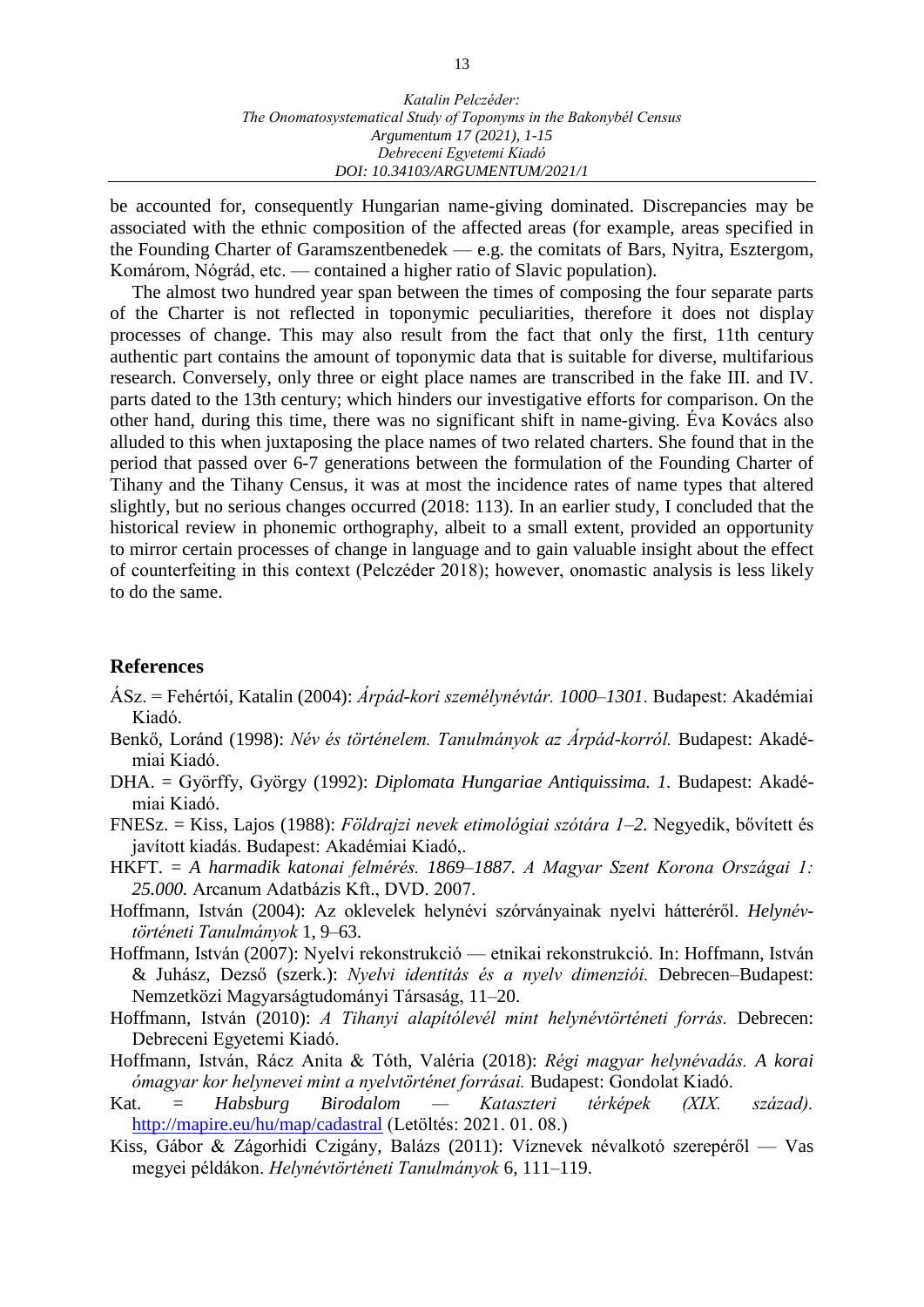- Kovács Csilla (2019): A Garamszentbenedeki alapítólevél helyneveinek névrendszertani vizsgálata. *Helynévtörténeti Tanulmányok* 15, 89–106. <https://doi.org/10.35528/Helynevtort/15/04>
- Kovács, Éva (2015): *A Tihanyi összeírás mint helynévtörténeti forrás*. A Magyar Névarchívum Kiadványai 34. Debrecen: Debreceni Egyetemi Kiadó.
- Kovács Éva (2016): A Százdi alapítólevél helynévi szórványainak névrendszertani tanulságai. *Nyelvtudományi Közlemények* 112, 285–297. <https://doi.org/10.15776/NyK.2016.112.11>
- Kovács, Éva (2018): *A Százdi alapítólevél mint helynévtörténeti forrás.* A Magyar Névarchívum Kiadványai 48. Debrecen: Debreceni Egyetemi Kiadó.
- Melich, János (1931): A veszprémi görög oklevélbeli *πωλοσνίκου. Magyar Nyelv* 27, 151– 154.
- Mikos, József (1935): A fehérvári keresztesek 1193. évi oklevele mint magyar nyelvemlék. *Magyar Nyelv* 31, 152–167, 288–309.
- MKF. = *Magyarország katonai felmérése. 1941.* Arcanum Adatbázis Kft., DVD., 2004.

Pais, Dezső (1975): *A magyar ősvallás nyelvi emlékeiből.* Budapest: Akadémiai Kiadó.

- Pelczéder, Katalin (2015): A Bakonybéli összeírás nyelvtörténeti forrásértéke. *Helynévtörténeti Tanulmányok* 11, 55–68.
- Pelczéder, Katalin (2017a): Kajár birtok helynevei a Bakonybéli összeírásban. *Magyar Nyelv*  113, 210–225.<https://doi.org/10.18349/MagyarNyelv.2017.2.210>
- Pelczéder, Katalin (2017b): Az *igy~ügy* lexéma problematikája. *Helynévtörténeti Tanulmányok* 13, 103–117.
- Pelczéder, Katalin (2018): A Bakonybéli összeírás helyesírás-történeti sajátosságai. *Magyar Nyelvjárások* 56, 75–88. <https://doi.org/10.30790/mnyj/2018/05>
- Pelczéder, Katalin (2019): A szláv–magyar nyelvi kontaktus vizsgálata a Bakonybéli összeírás szláv eredetű szórványainak tükrében. In: É. Kiss, Katalin, Hegedűs, Attila & Pintér, Lilla (szerk.): *Nyelvelmélet és kontaktológia 4*. Budapest–Piliscsaba: PPKE BTK Elméleti Nyelvészeti Tanszék–Magyar Nyelvészeti Tanszék, 217–236.
- Pelczéder, Katalin (2020): Koppány birtok 11. századi helynevei. 1. rész. *Magyar Nyelv* 116, 375–382.<http://doi.org/10.18349/MagyarNyelv.2020.3.375>
- Rácz, Anita (2016): *Etnonimák a régi magyar településnevekben.* A Magyar Névarchívum Kiadványai 37. Debrecen: Debreceni Egyetemi Kiadó.
- Reszegi, Katalin (2011): *Hegynevek a középkori Magyarországon.* A Magyar Névarchívum Kiadványai 21. Debrecen: Debreceni Egyetemi Kiadó.
- RMCsSz. = Kázmér, Miklós (1993): *Régi magyar családnevek szótára. XIV–XVII. század.* Budapest: Magyar Nyelvtudományi Társaság.
- Šmilauer, Vladimír (1970): *Příručka slovanské toponomastiky. Handbuch der slawischen Toponomastik.* Praha: Academia.
- Szentgyörgyi, Rudolf (2010): Helynevek beillesztése korai latin nyelvű okleveleink szövegébe. *Helynévtörténeti Tanulmányok* 5, 33–45.
- Szentgyörgyi, Rudolf (2014): *A Tihanyi apátság alapítólevele 1. Az alapítólevél szövege, diplomatikai és nyelvi leírása.* Budapest: ELTE Eötvös Kiadó.
- Szőke, Melinda (2015): *A garamszentbenedeki apátság alapítólevelének nyelvtörténeti vizsgálata.* Debrecen: Debreceni Egyetemi Kiadó.
- TESz. = Benkő, Loránd (főszerk.) (1967–76): *A magyar nyelv történet-etimológiai szótára 1– 3.* Budapest: Akadémiai Kiadó.